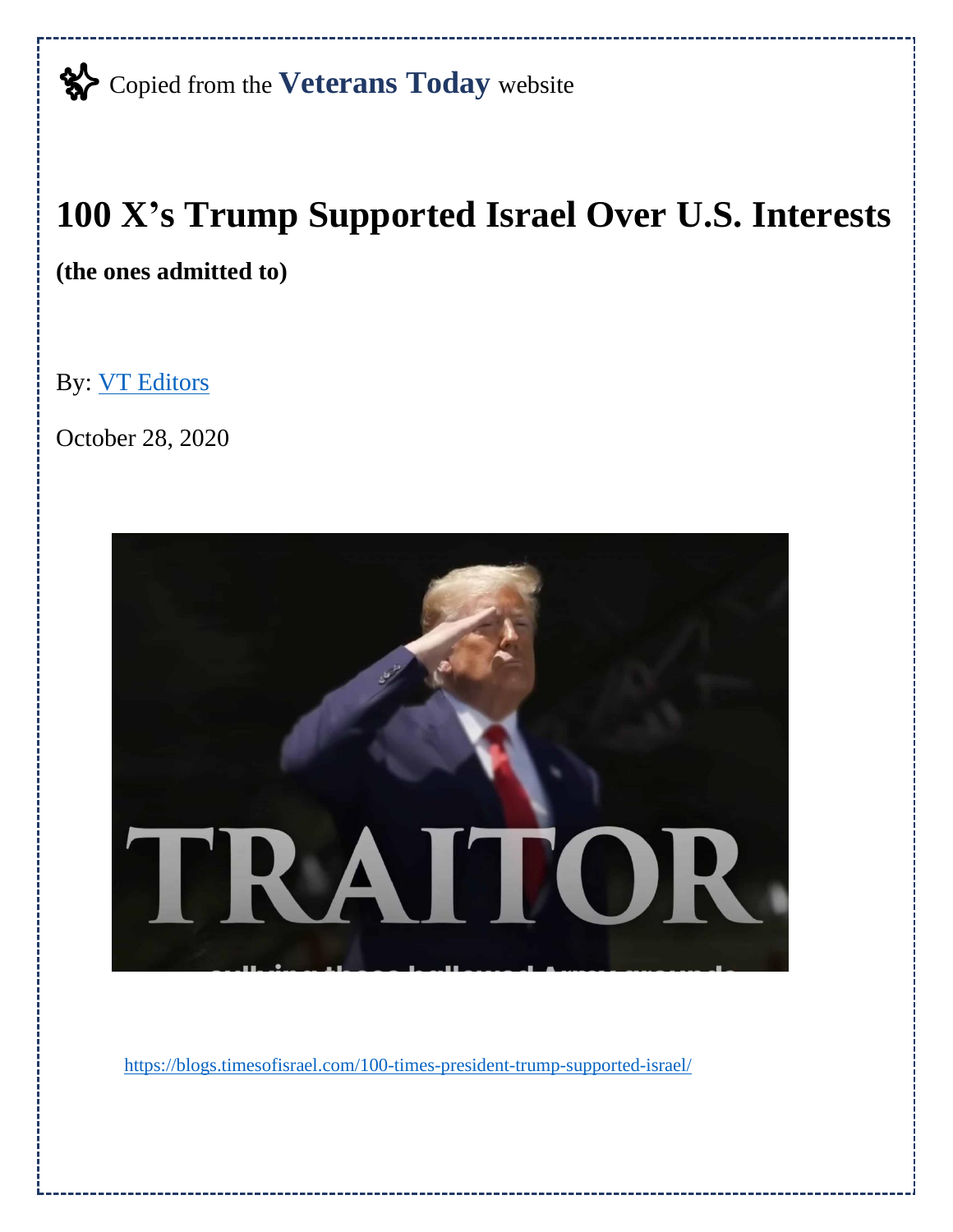- 1. President Trump recognized Jerusalem as the capital of Israel
- 2. President Trump moved the American Embassy to Israel from Tel Aviv to Jerusalem
- 3. President Trump closed the Jerusalem consulate and made it an Embassy branch
- 4. President Trump has never publicly criticized Israel
- 5. President Trump pulled America out of the Iran deal
- 6. President Trump raised military aid to Israel by \$400 million
- 7. President Trump raised sanctions on Iran as soon as pulled out of the deal
- 8. President Trump recognized the sovereignty of Israel on the Golan Heights
- 9. President Trump designated IRGC (Iranian special forces) a foreign terrorist group
- 10. President Trump banned BDS head Omar Barghouti from America
- 11. President Trump banned the head of ICC and staff from coming to America
- 12. President Trump backed Israel's right to self-defense in Gaza
- 13. President Trump left the United Nations Human Rights (sic) Council
- 14. President Trump cut off all aid to the Palestinian Authority
- 15. President Trump closed the PLO office in Washington, DC
- 16. President Trump was the first president to visit the Western Wall as President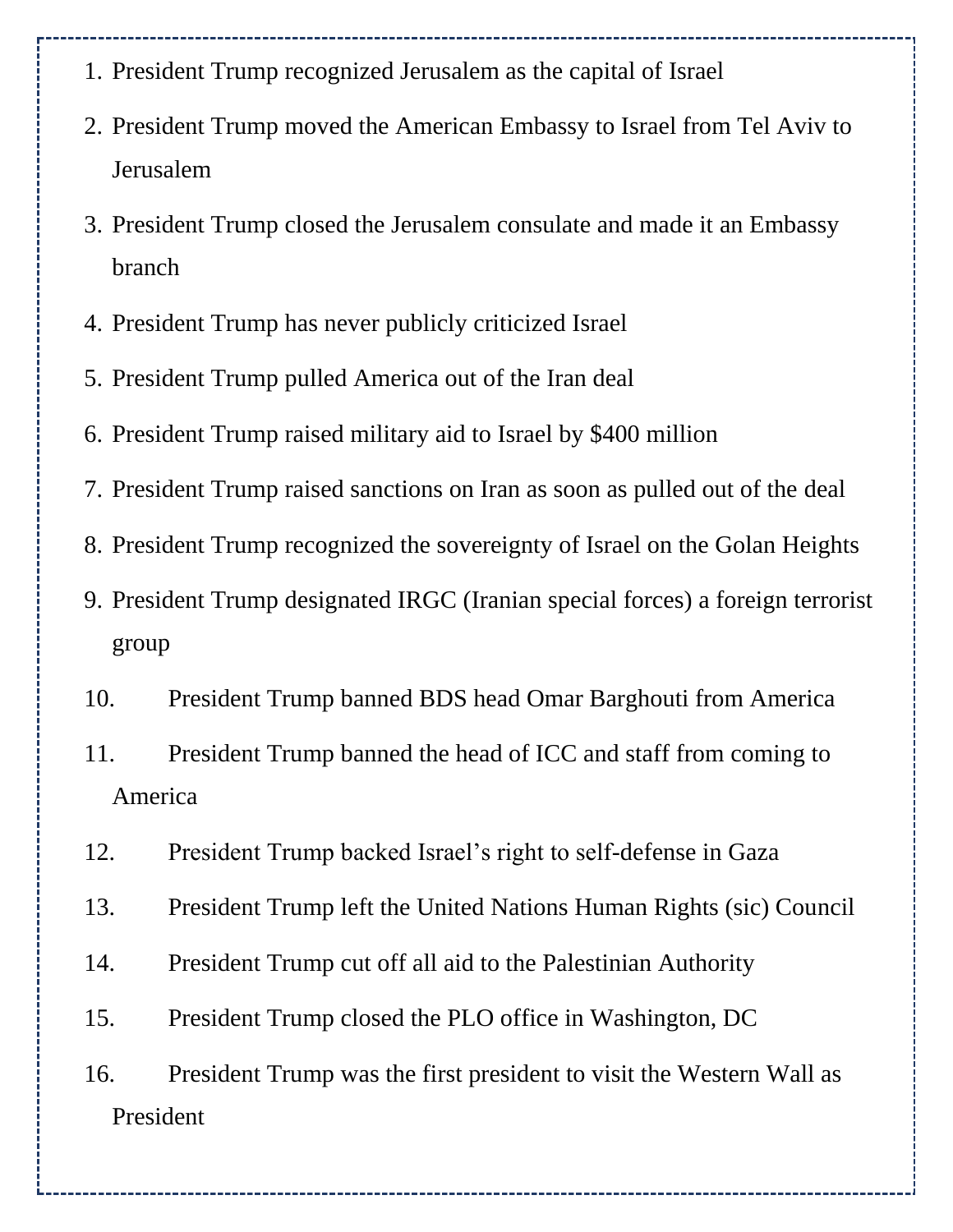- 17. President Trump sent the first official American visit to the Western Wall with an Israeli Prime Minister
- 18. President Trump allowed consulate and Embassy staff to meet with Jews of Judea and Samaria
- 19. President Trump allowed consulate and Embassy staff to visit Jews living in Judea and Samaria
- 20. President Trump announced that America will not support Israeli soldiers being tried at the ICC
- 21. President Trump called out the anti-Israel antisemitism of Ilhan Omar
- 22. President Trump flew to Israel on his first foreign trip
- 23. President Trump issued no waivers on increased sanctions against Iran
- 24. President Trump offered a \$10 million reward for information on Hamas and Hezbollah financial networks
- 25. The Trump administration wrote op-eds blaming Hamas and the Palestinians for the Israeli-Palestinian conflict
- 26. President Trump stopped the lame-duck last-minute Kerry and Obama \$221 million payment to the Palestinian Authority on January 20, 2017
- 27. President Trump signed the Taylor Force Act
- 28. President Trump supported Israel in the May 2019 flare-up with Gaza.
- 29. President Trump refused a visa to Israel hater Hanan Ashrawi to America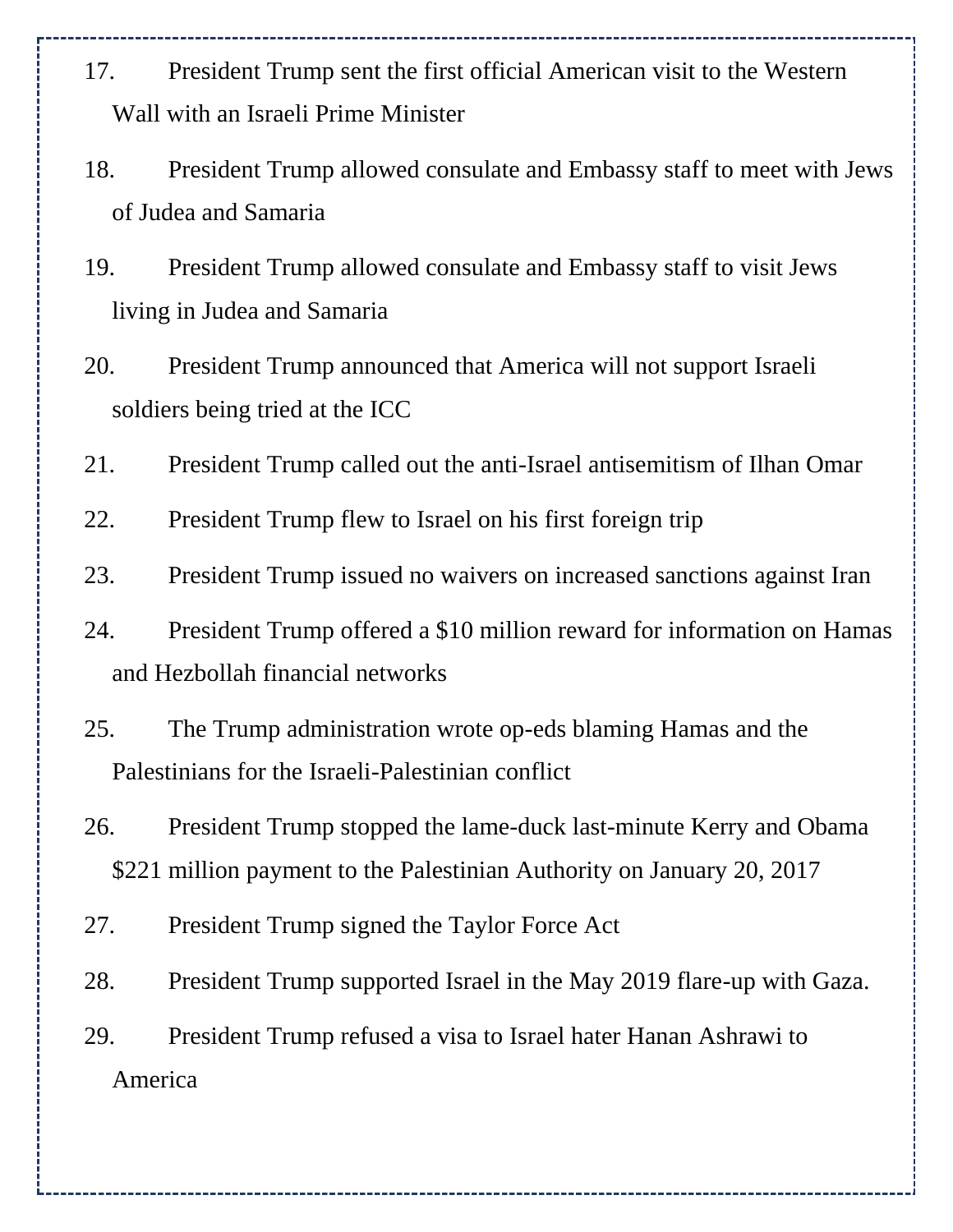- 30. President Trump sanctioned three leading members of Hezbollah in July 2019
- 31. The Trump administration blocked an attempt to get the UN Security Council to issue a formal condemnation of Israel's demolition of Palestinian homes on the edge of Jerusalem in July 2019
- 32. President Trump sanctioned Iranian Foreign Minister Mohammad Javad Zarif.
- 33. Ambassador Friedman refused to advocate for a two-state solution unfavorable to Israel
- 34. President Trump removed "Palestine" from the list of countries on The State Department list of nations.
- 35. President Trump stopped a French \$15 billion credit line to Iran
- 36. President Trump stopped a UN Security Council statement on tensions between Israel and
- 37. Hezbollah that did not single out violence by the Lebanese terror group
- 38. President Trump cut a \$120 million from aid to Lebanon to ensure it didn't get to Hizballah
- 39. President Trump sanctioned 9 Iranians in November 2019
- 40. President Trump supported Israel after rocket fire in its skirmish with Islamic Jihad.
- 41. President Trump said nothing about Israel limiting retaliation.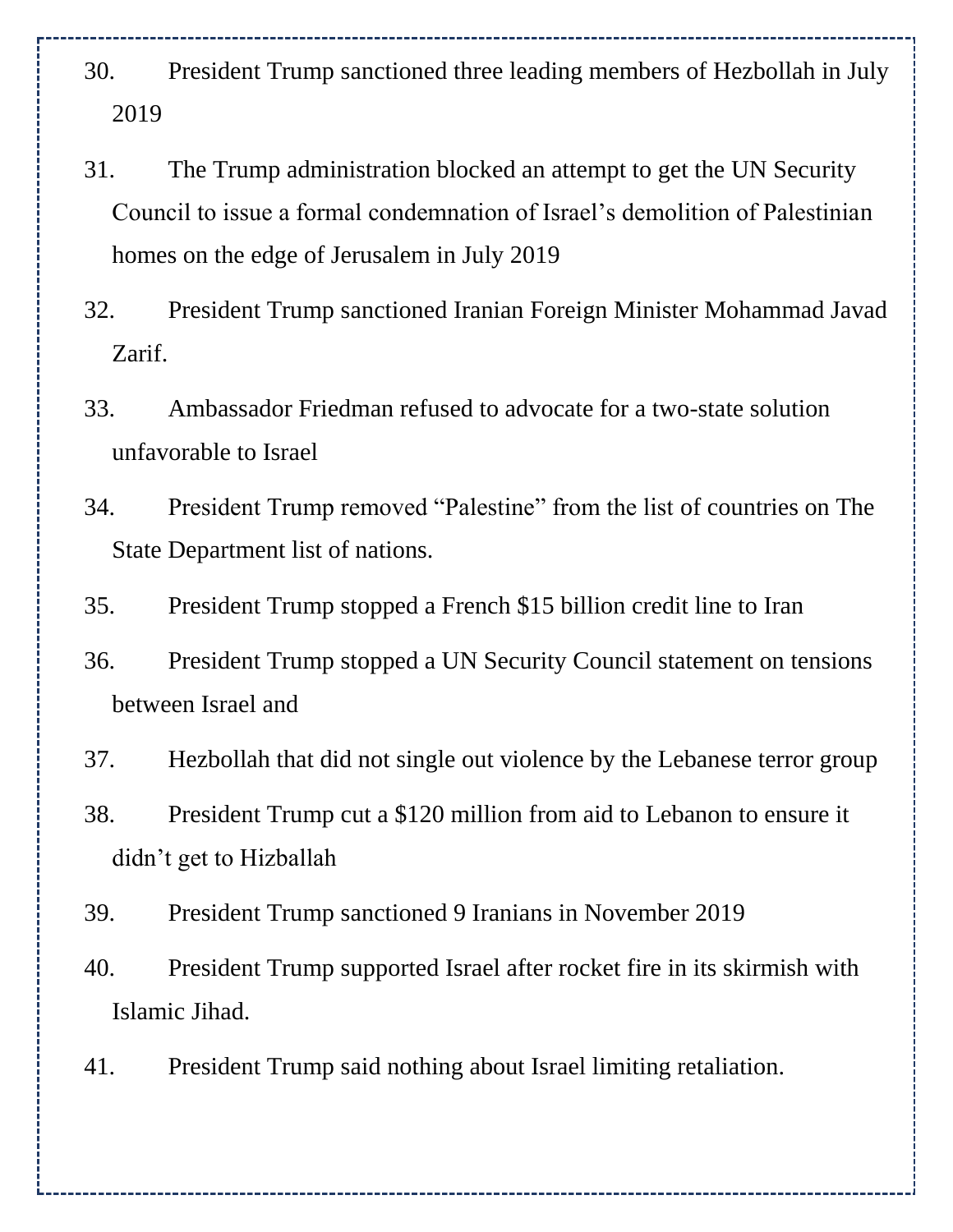- 42. President Trump and America was the only country besides Israel to vote against all 8 UN 4th committee resolutions in November 2019
- 43. President Trump declared that Jewish towns in Judea and Samaria ("settlements") aren't illegal under international law
- 44. President Trump hasn't supported two-state solution as the only solution in the Israeli-Palestinian conflict
- 45. Vice President Pence visited Israel during his first year in office
- 46. Secretary Pompeo wrote a letter to Congress clarifying that Jewish towns in Judea and Samaria have traditionally enjoyed bipartisan support
- 47. Secretary Pompeo says that claims that Jewish towns in Judea and Samaria have impeded peace are foolish
- 48. President Trump didn't comment when Defense Minister Bennet greenlighted a new Jewish neighborhood in Hebron
- 49. Secretary Pompeo announced that Iran is behind all the unrest in the Middle East
- 50. President Trump blamed Iran for Lebanon protests
- 51. President Trump's US deputy national security adviser Victoria Coates reportedly meets with envoys from UAE, Oman, Morocco, Bahrain to gauge willingness Israeli-Arab non-belligerence agreements
- 52. President Trump denounced Iran brutal crackdown on protesters
- 53. New US Ambassador to the United Nations Kelly Craft says she'll defend Israel. In first United Nations press conference, Kelly Craft also warns Iran that Washington has 'other tools' if Tehran continues its bad behavior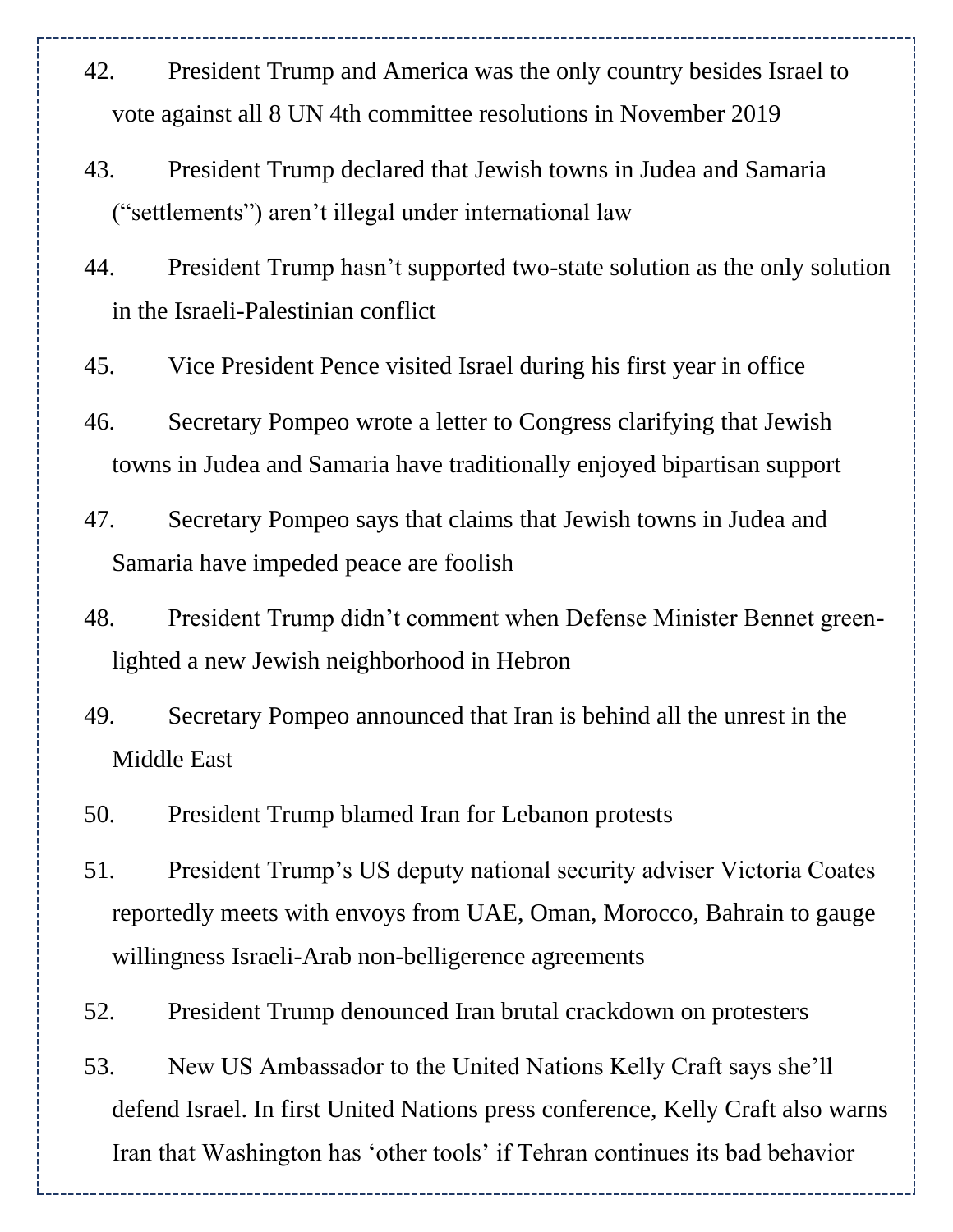- 54. President Trump regales Israeli-American group with tales of his pro-Israel moves retells extensive account of embassy move, tells Israeli American Council that he's Israel's best friend in the White House
- 55. President Trump signed an executive order on anti-Semitism that protects Jewish students on college campuses. The order includes anti-Israel activity
- 56. Robert O'Brien tells Meir Ben-Shabbat that 'common interests between Israel and Arab states… have made new regional partnerships possible to counter Iran'
- 57. The Trump administration denounced Iranian human rights abuses and imposed sanctions on Iranian judges
- 58. After President Abbas hailed the ICC declaration that it will investigate Israel as an historic day for Palestinians, Secretary Pompeo said US 'firmly opposes' ICC announcement on alleged Israeli war crimes. He said the International Criminal Court's move 'unfairly targets' Jewish state, calls for direct negotiations between Israel and the Palestinians
- 59. The Trump administration announced seven joint US-Israeli clean energy projects — including an energy-storing system for electric cars and a hydrogen-powered drone that takes off vertically — have received \$6.4 million in funding from the US-Israel binational research and development program for energy
- 60. America struck Iranian-backed militia in Iraq; 19 reported killed. Israeli Air Force chief said 'US strike on Iran-backed Iraqi militia is a 'potential turning point'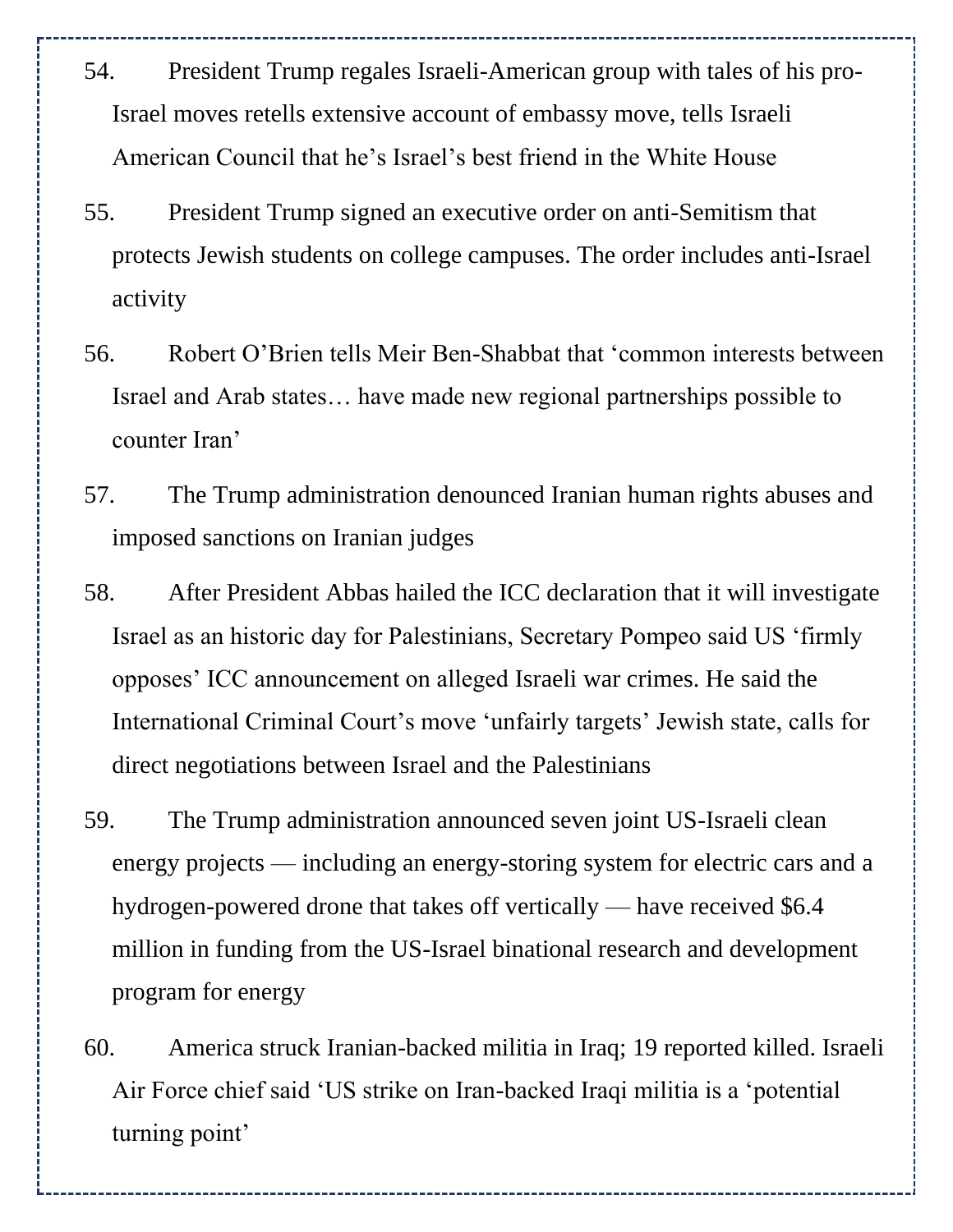- 61. President Trump ordered deadly strike on Iran's Soleimani
- 62. President Trump said new Iran sanctions have come into effect. President Trump said, "We've increased them. They were very severe, but now it's increased substantially."
- 63. President Trump mocked Iranian supreme leader, and wrote in support of the 'noble people of Iran,' after Khamenei attacks America and Europe in speech
- 64. President Trump releases his incredibly favorable-to-Israel peace plan to end Israeli-Palestinian conflict
- 65. Trump administration official Jared Kushner slams Palestinian leadership, urges giving up 'fairy tales' for peace. Kushner said Palestinians have been lied to, chiefs 'screwed up every opportunity in the past'; rejecting Trump plan shows they aren't ready for a state
- 66. Secretary Pompeo said If Palestinians unhappy with the Trump peace plan, they should present counter offer. He warned that Trump proposal could be last opportunity for Palestinian state
- 67. Jared Kushner says that if Palestinians are unable to meet the conditions of the new Middle East peace plan he crafted, Israel should not take "the risk to recognize them as a state."
- 68. Israeli and UAE officials met in secret in US to discuss countering Iran
- 69. National security adviser Robert O'Brien warns Palestinians that resurgence of anti-Jewish hatred around the world means more Jews will immigrate to Israel and West Bank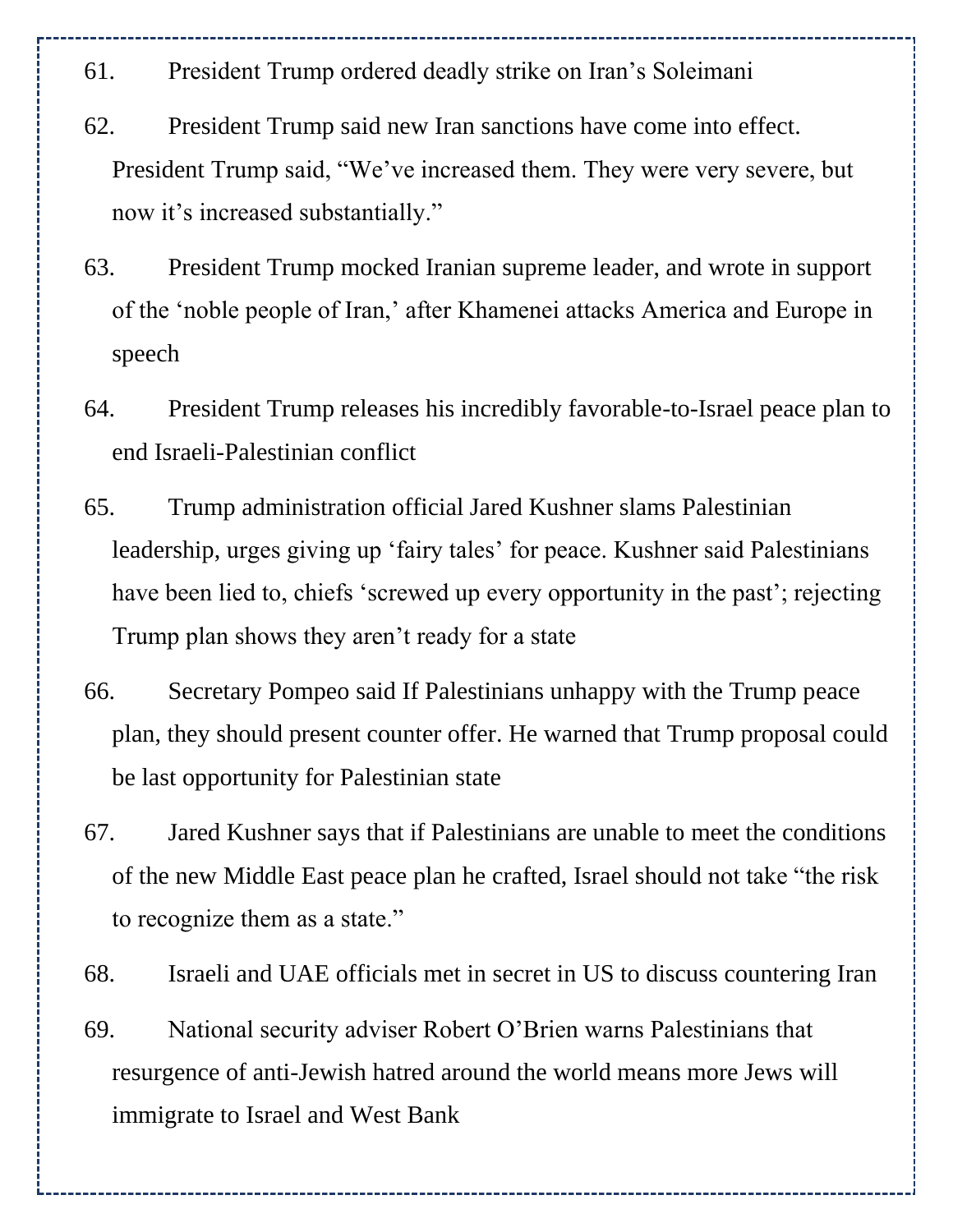- 70. Jared Kushner says Abbas responsible for spike in violence since release of peace plan
- 71. Jared Kushner tells UN Palestinian leadership has long history of 'inciting intifadas when they don't get their way'
- 72. Due to American diplomacy, Abbas, lacking votes, pulls request for UN vote against Trump peace plan
- 73. The US military seized Iranian-made weapons in Arabian Sea. The USS Normandy warship seized 150 'Dehlavieh' anti-tank guided missiles, which are Iranian-manufactured copies of Russian Kornet ATGMs.
- 74. Trump advisor Jason Greenblatt warns that if traditional positions on conflict are readopted, 'Israel will likely continue to thrive and the Palestinians will continue to suffer'
- 75. Secretary Pompeo says UN settlement blacklist shows UN's 'unrelenting anti-Israel bias'
- 76. The US State Department expressed concern over a report that Iranians were threatening to raze an ancient shrine revered by local Jews as the burial place of the biblical Esther and Mordechai, in an act of revenge against Israel and Washington
- 77. The US gave Israeli prime minister the green light for Givat Hamatos construction
- 78. Israel advanced plans for nearly 1,800 new settlement homes America doesn't criticize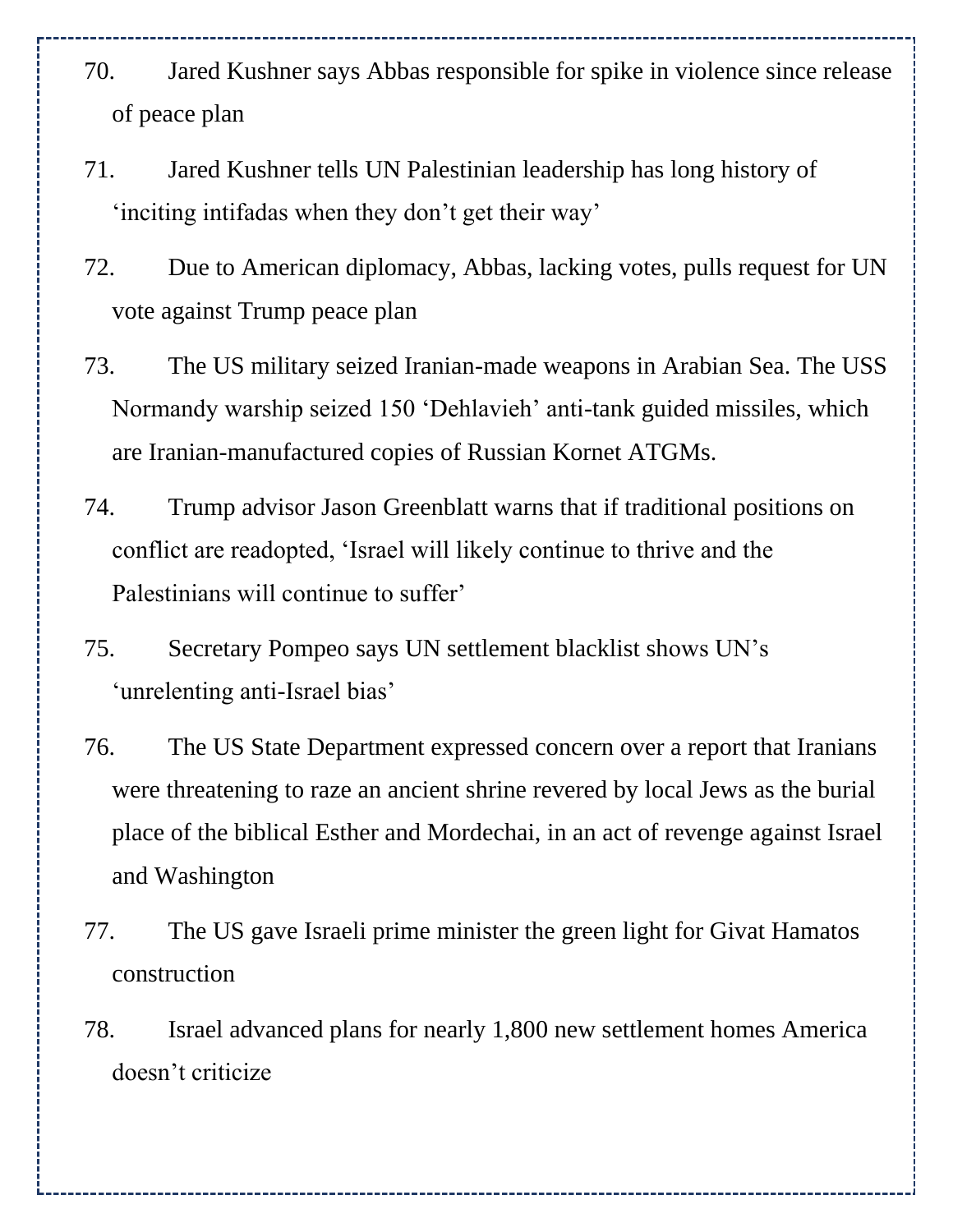- 79. Ambassador Friedman said under the Trump administration, the Biblical heartland of Israel, Judea and Samaria, will never be judenrein
- 80. An Israeli delegation traveled to the United States for talks on coordinating a joint US-Israeli campaign against the International Criminal Court
- 81. Secretary Pompeo said the Israelis will ultimately make the decisions about annexation. That's an Israeli decision, but we'll work closely with them to share our views of this in a private setting
- 82. American diplomats circulate draft of Security Council resolution that would scrap expiration of 2015 nuclear deal's ban on weapons sales to Tehran
- 83. State Department says Washington ready to approve 'sovereignty and the application of Israeli law' in some areas
- 84. US officials emphasize West Bank annexation not contingent on Palestinian state
- 85. Ambassador David Friedman asserted that Israelis across the political spectrum supported the Trump plan and that "just as Americans would never relinquish the area on which the Statue of Liberty stands, even though it's a very small area, Israel would never agree to give up settlements like Beit El and Hebron
- 86. Secretary Pompeo praises Israel on visit, "You're a great partner, you share information, unlike some other countries that try to obfuscate and hide that information."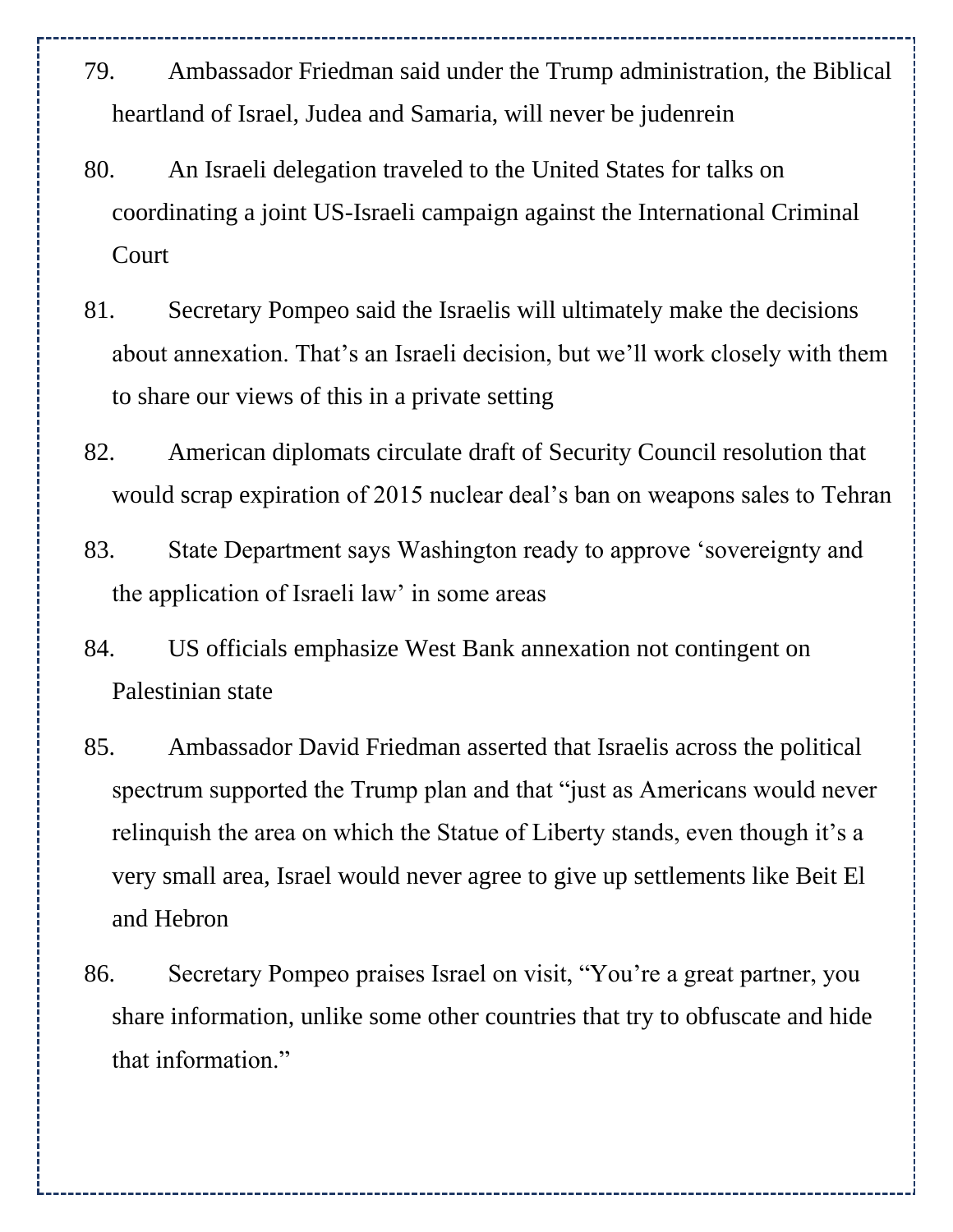- 87. Secretary Pompeo warned the International Criminal Court against asserting jurisdiction over Israel, saying the United States will "exact consequences" for any "illegitimate" investigations
- 88. Secretary Pompeo called the ICC a "kangaroo court" and announced that sanctions in the form of asset freezes would be enacted against chief prosecutor, Fatou Bensouda and another senior ICC official
- 89. Serbia announced that it would move its embassy to Jerusalem, while Muslim majority Kosovo is to recognize Israel. The moves come as part of US-brokered discussions to normalize economic ties between Belgrade and Pristina
- 90. In a rare move, US sanctions 2 Lebanese politicians allied with Hezbollah who are former cabinet ministers that 'provided material support' to terror groups. America warned of new measures targeting organization's allies
- 91. US envoys helped broker a framework agreement for Lebanon and Israel to start discussing their disputed maritime border
- 92. Jared Kushner says Saudi Arabia, Bahrain to allow all Israeli flights to use airspace Saudi flights also able to use Israeli airspace; White House advisor says Arabs losing patience with Palestinian leadership, will do 'what's in their best interests'
- 93. The Trump administration warned Palestinians if they continue to reject Trump peace proposal 'the situation is just going to get worse and worse for them'; The US won't 'chase' Ramallah
- 94. President Trump brokered peace between Israel and the UAE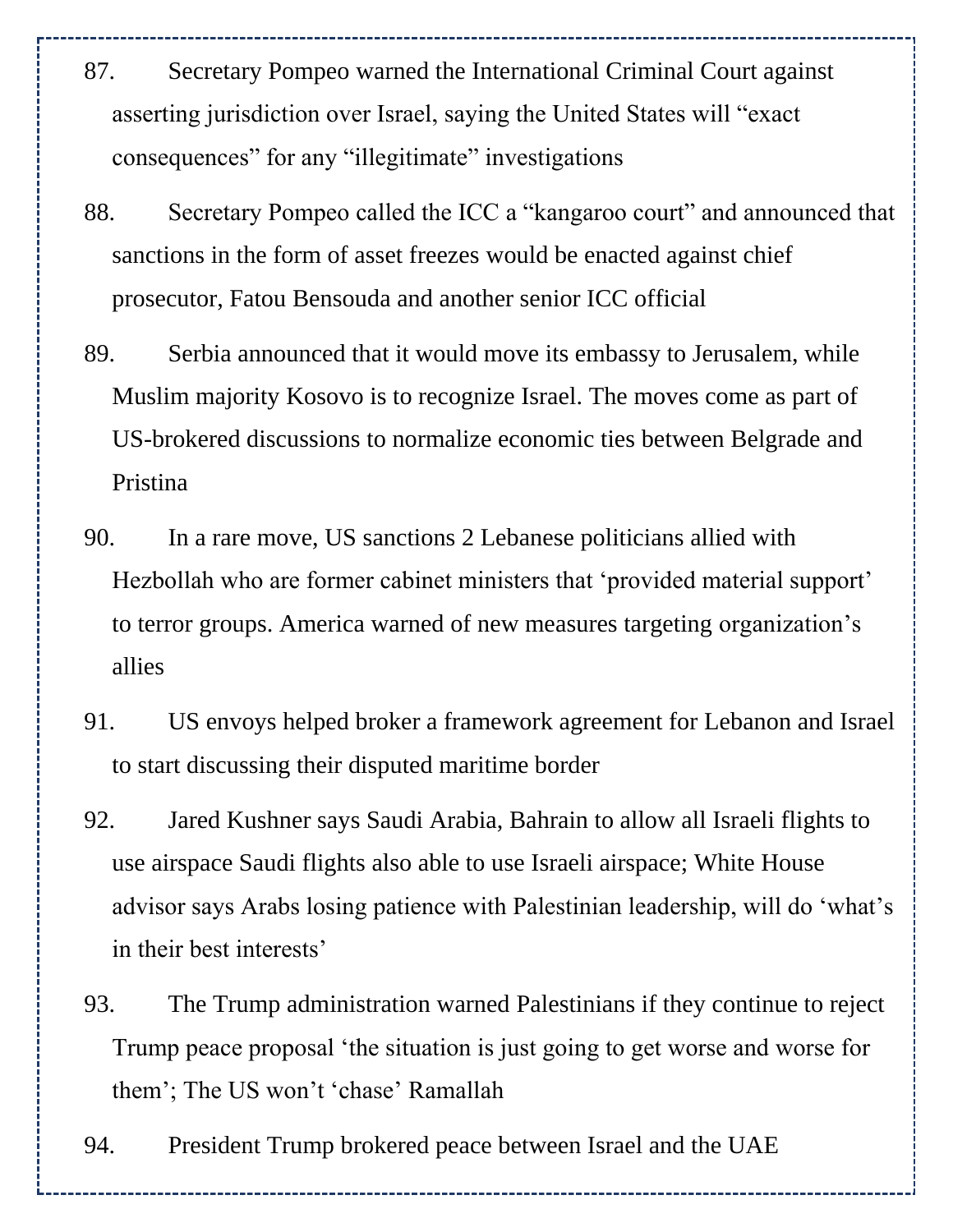- 95. President Trump brokered peace between Israel and Bahrain
- 96. US sanctioned 2 Lebanon-based firms, Hezbollah-linked businessman, Arch Consulting and Meamar Construction targeted 'for being owned, controlled, or directed' by terrorist group
- 97. Defying the UN, the Trump administration unilaterally asserts sanctions on Iran are back in effect. Secretary Pompeo vows Trump administration will 'impose consequences' on any state violating 'snapback' sanctions to ensure Tehran 'does not reap the benefits of UN-prohibited activity'
- 98. The Trump administration unveils additional 'UN' sanctions against Iran, will enforce arms embargo
- 99. US, Israel, UAE announce establishment of \$3 billion regional investment fund
- 100. The Trump administration brokered peace between Israel and Sudan and the two signed a normalization deal.

PDF by: Shaun Prario (founder & producer of the Verity Outlet)